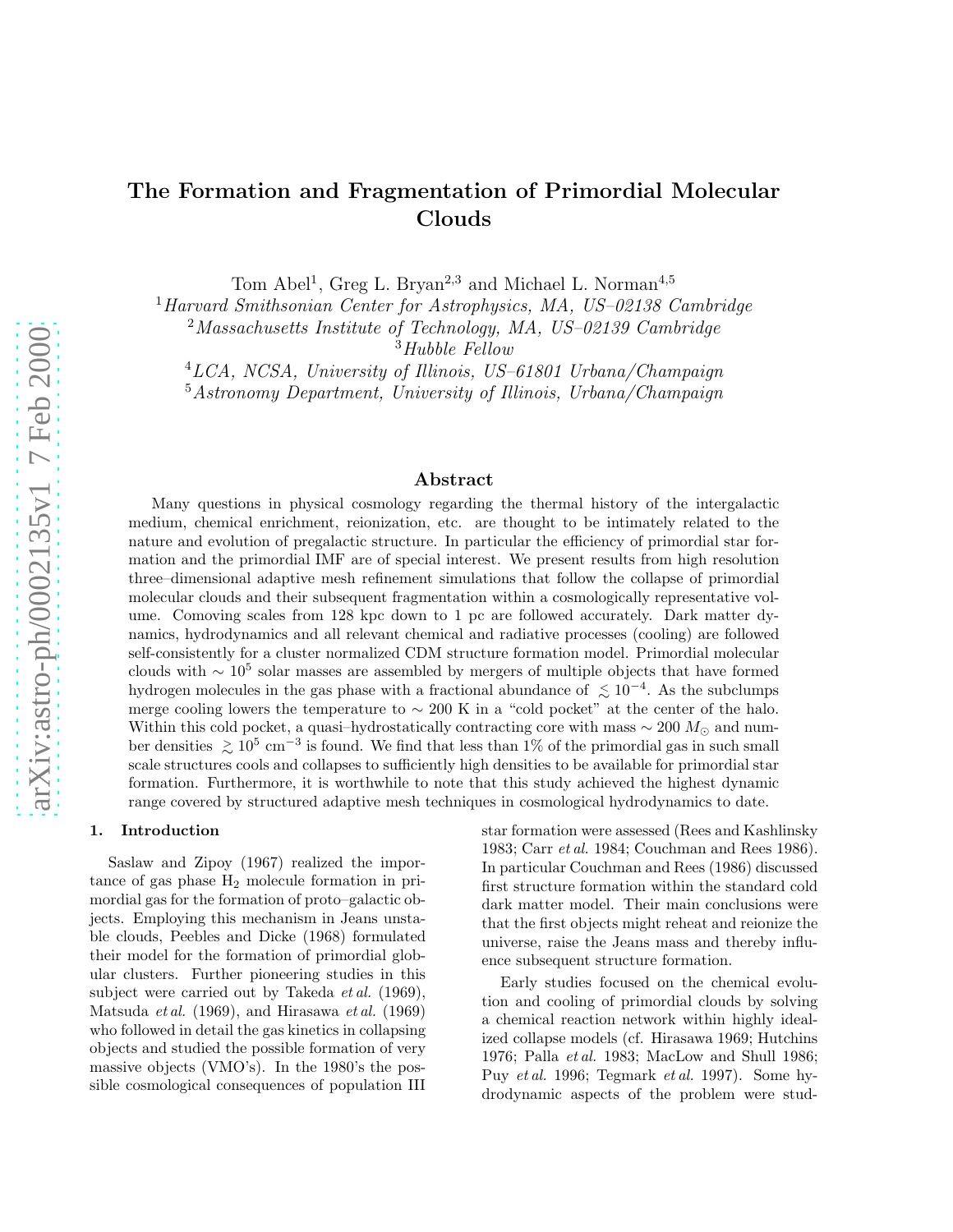ied in spherical symmetry by Bodenheimer (1986) and Haiman, Thoul and Loeb (1996). Recently multi–dimensional studies of first structure formation have become computationally feasible (Abel 1995; Anninos & Norman 1996; Zhang et al. 1997; Gnedin & Ostriker 1997; Abel et al. 1998a,1998b; Bromm et al. 1999). These investigations have provided new insights into the inherently multidimensional, nonlinear, nonequilibrium physics which determine the collapse and fragmentation of gravitationally and thermally unstable primordial gas clouds.

In Abel, Anninos, Norman & Zhang 1998a (hereafter AANZ) we presented the first selfconsistent 3D cosmological hydrodynamical simulations of first structure formation in a standard cold dark matter–dominated (SCDM) universe. These simulations included a careful treatment of the formation and destruction of  $H_2$  —the dominant coolant in low mass halos  $(M_{tot} = 10^5 - 10^8 M_{\odot})$  which collapse at high redshifts ( $z \sim 30 - 50$ ). Among the principal findings of that study were: (1) appreciable cooling only occurs in the cores of the high density spherical knots located at the intersection of filaments; (2) good agreement was found with semi-analytic predictions (Abel 1995; Tegmark et al. 1997) of the minimum halo mass able to cool and collapse to higher densities; (3) only a small fraction  $(< 10\%)$ of the bound baryons are able to cool promptly, implying that primordial Pop III star clusters may have very low mass. Due to the limited spatial resolution of the those simulations ( $\sim$  1 kpc comoving), we were unable to study the collapse to stellar densities and address the nature of the first objects formed.

In this paper we present new, higher- resolution results using the powerful numerical technique of adaptive mesh refinement (AMR, Bryan & Norman 1997; Norman & Bryan 1999) which has shed some light on how the cooling gas fragments. With an effective dynamic range of 262, 144 the numerical simulations presented here are the highest resolution simulations in cosmological hydrodynamics to date. Although we are not yet able to form individual protostars, we are able to resolve the collapsing protostellar cloud cores which must inevitably form them. We find the cores have typical masses  $\sim 200 M_{\odot}$ , sizes  $\sim 0.3$  pc, and number densities  $n \geq 10^5$  cm<sup>-3</sup>-similar to dense molecular cloud cores in the Milky Way with one vital difference: the molecular hydrodgen fraction is  $\sim 5 \times 10^{-4}$ , meaning the cores evolves very differently from Galactic cores.

The plan of this paper is as follows. The simulations are briefly described in Sec. 2. Results are presented in Sec. 3. The properties and fate of the primordial protostellar cloud are discussed in Sec. 4. Conclusions follow in Sec. 5. Results of a broader survey of simulations will be reported in Abel, Bryan & Norman (1999).

#### 2. Simulations

The three dimensional adaptive mesh refinement calculations presented here use for the hydrodynamic portion an algorithm very similar to the one described by Berger and Collela (1989). The code utilizes an adaptive hierarchy of grid patches at various levels of resolution. Each rectangular grid patch covers some region of space in its parent grid needing higher resolution, and may itself become the parent grid to an even higher resolution child grid. Our general implementation of AMR places no restriction on the number of grids at a given level of refinement, or the number of levels of refinement. However, we do restrict the refinement factor – the ratio of parent to child mesh spacing – to be an integer (chosen to be 2 in this work). The dark matter is followed with methods similar to the ones presented by Couchman (1991). Furthermore, the algorithm of Anninos et al. (1997) is used to solve the time–dependent chemistry and cooling equations for primordial gas given in Abel *et al.* (1997). More detailed descriptions of the code are given in Bryan & Norman (1997, 1999), and Norman & Bryan (1999).

The simulations are initialized at redshift 100 with density perturbations of a SCDM model with  $\Omega_B = 0.06, h = 0.5, \text{ and } \sigma_8 = 0.7.$  The abundances of the 9 chemical species (H,  $\rm H^+$ ,  $\rm H^-$ , He,  ${\rm He^+}$  ,  ${\rm He^{++}}$  ,  ${\rm H_2}$  ,  ${\rm H_2^+}$  , e<sup>-</sup>) and the temperature are initialized as discussed in Anninos and Norman (1996). After a collapsing high– $\sigma$  peaks has been identified in a low resolution run, the simulation is reinitialized with multiple refinement levels covering the Langrangian volume of the collapsing structure. The mass resolution in the initial conditions within this region are 0.53(8.96)  $M_{\odot}$  in the gas (dark matter). The refinement criteria en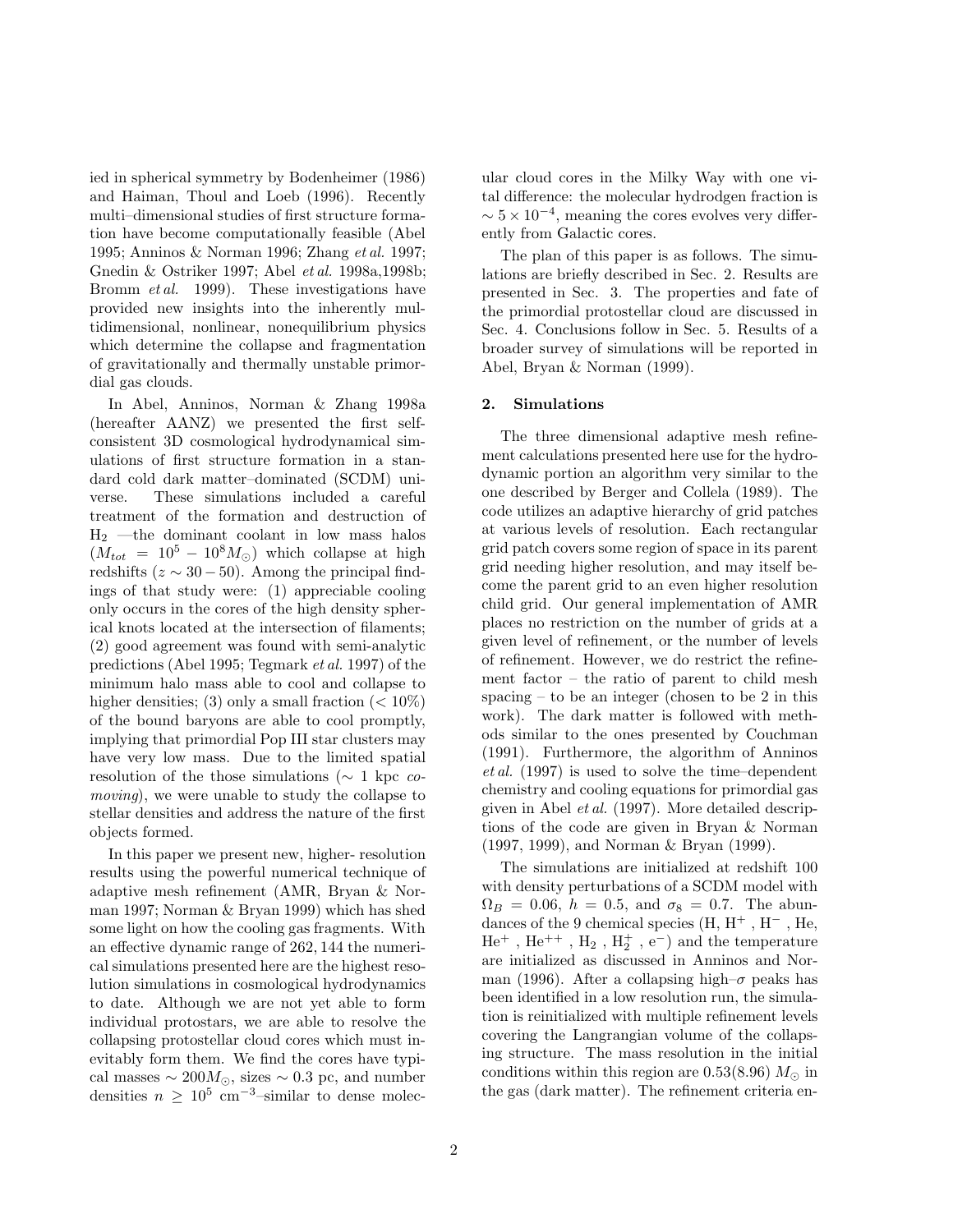sure that: (1) the local Jeans length is resolved by at least 4 grid zones, and (2) that no cell contains more than 4 times the initial mass element  $(0.53 \, M_{\odot})$ . We limit the refinement to 12 levels within a  $64^3$  top grid which translates to a maximum dynamic range of  $64 \times 2^{12} = 262, 144$ .

### 3. Results

We find that primordial molecular clouds are only formed at the intersection of filaments, in agreement with the results of AANZ. The evolution of these primordial molecular clouds is marked by frequent mergers yielding highly complex velocity and density fields within the "virial" radius. In the following three sections, we first describe the evolution of these objects and then their morphology and structure.

#### 3.1. Formation of the First Objects

To illustrate the physical mechanisms at work during the formation of the first cosmological object in our simulation, we show the evolution of various quantities in Figure 1. The top panel of this plot shows the virial mass of the largest object in the simulation volume. We divide the evolution up into four intervals. In the first, before a redshift of about 35, the Jeans mass in the baryonic component is larger than the mass of any non-linear perturbation. Therefore, the only collapsed objects are dark-matter dominanted, and the baryonic field is quite smooth. (We remind the reader that a change in the adopted cosmological model would modify the timing, but not the nature, of the collapse.)

In the second epoch,  $23 < z < 35$ , as the nonlinear mass increases, the first baryonic objects collapse. However, these cannot efficiently cool and the primordial entropy of the gas prevents dense cores from forming. This is shown in the second frame of figure 1 by a large gap between the central baryonic and dark matter densities (note that while the dark matter density is limited by resolution, the baryonic is not, so the true difference is even larger). As mergers continue and the mass of the largest clump increases, its temperature also grows, as shown in the third panel of this figure. The  $H_2$  fraction also increases (bottom panel).

By  $z \sim 23$ , enough H<sub>2</sub> has formed (a few

 $\times10^{-4}$ ), and the temperature has grown sufficiently high that cooling begins to be important. During this third phase, the central temperature decreases and the gas density increases. However, the collapse is somewhat protracted because around this point in the evolution, the central density reaches  $n \sim 10^4$  cm<sup>-2</sup>, and the excited states of  $H_2$  are in LTE. This results in a cooling time which is nearly independent of density rather than in the low–density limit where  $t_{cool} \sim \rho^{-1}$  (e.g. Lepp  $&$  Shull 1983).

Finally, at  $z \sim 19$ , a very small dense core forms and reaches the highest resolution that we allowed the code to produce. It is important to note that at this point, the maximum gas density in the simulations exceeds  $10^8 \text{ cm}^{-3}$ , and at these densities, 3–body formation of molecular hydrogen will become dominant (see Palla et al. 1983). Also, the assumption of optical thin cooling begins to break down and radiative transfer effects become important. Therefore, only simulation results at and above this redshift will be discussed. It is worthwhile to note that the simulations presented here are physics rather than resolution limited.

#### 3.2. Morphology

The increase in dynamic range by ∼ 1000 in the simulations presented here as compared to AANZ allow us to investigate the details of the fragmentation process in detail. Visualizations of the gas density and temperature on two different scales at  $z = 19.1$  are shown in the color plate 3. In the upper left panel the velocity field is shown superimposed on the density. The  $5 \times 10^5$   $M_{\odot}$  structure forms at the intersection of two filaments with overdensities of ∼ 10. Most of the mass accretion occurs along these filaments. The complexity of the velocity field is evident; the accretion shock is highly aspherical and of varying strength. Within the virial radius  $(r = 106 \text{ pc})$ , there are a number of other cooling regions. The right-hand panels zooms in on the collapsing fragment. (note that the smallest resolution element (0.02 pc) in the simulations is still 1600 times smaller than the slice shown in the right panels). The small fragment in the center of this image has a typical overdensity of  $\gtrsim 10^6$  and a mass of ~ 200  $M_{\odot}$ .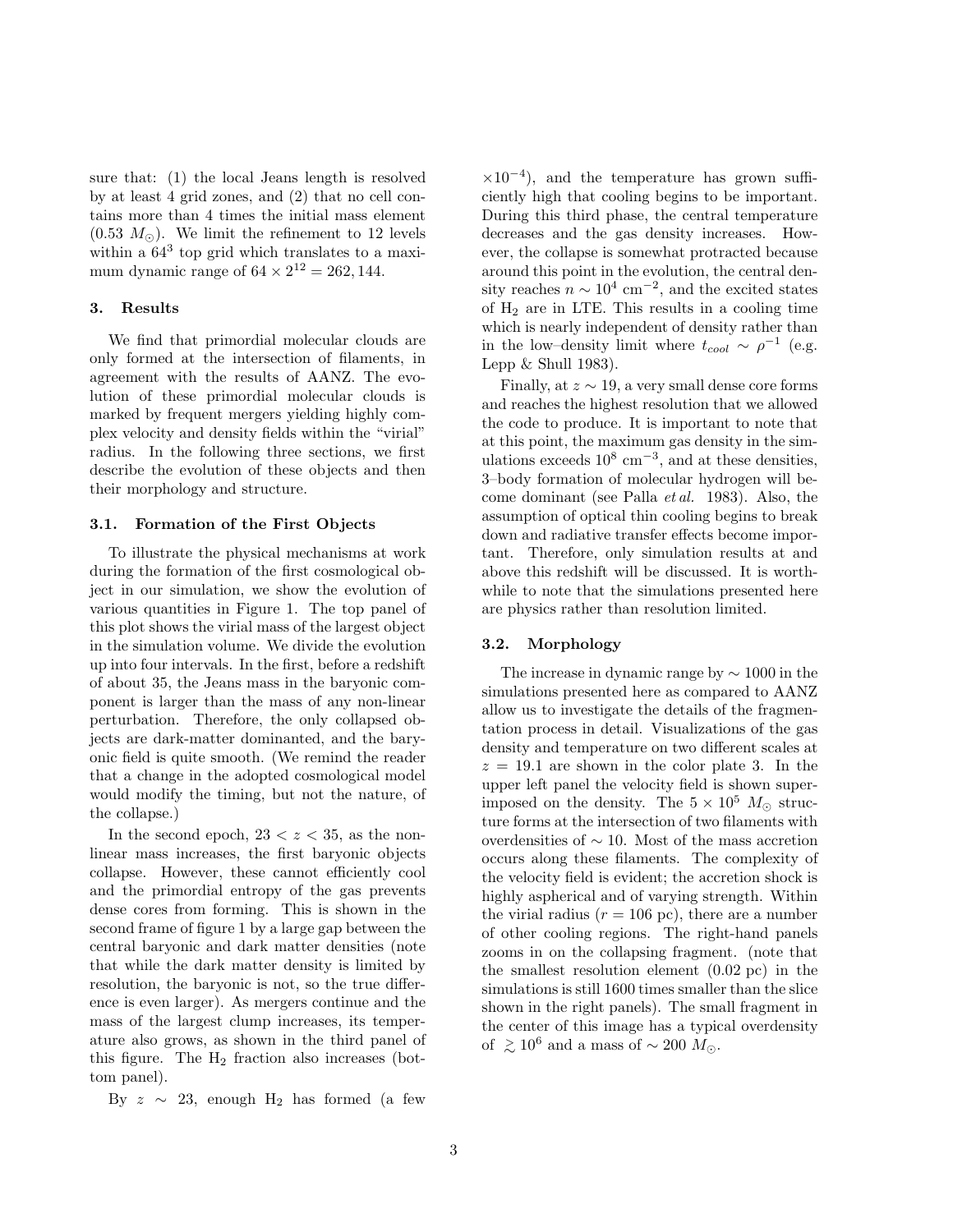

Fig. 1.— The top panel shows the evolution of the virial mass of the most massive clump as a function of redshift. The remaining panels show the density (both dark and baryonic), the temperature, and the molecular hydrogen mass fraction at the central point of that clump. The central point is defined as the point with the highest baryon density. Clearly the finite gas pressure prevents baryons from clumping as much as the dark matter at redshifts  $\geq$  23. The vertical line at  $z = 19.1$  indicates where our numerical model breaks down.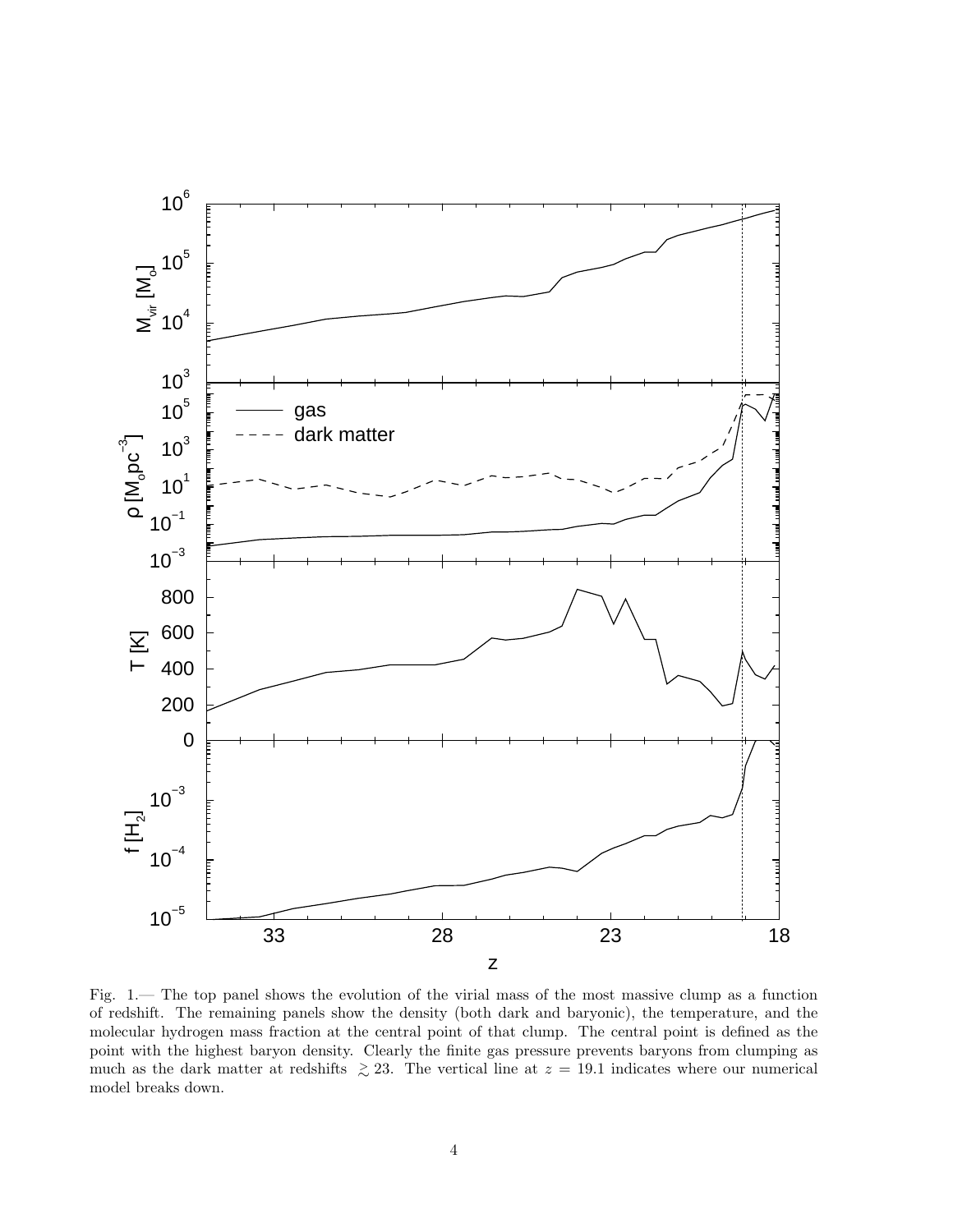#### 3.3. Profiles

Despite the complex structure of the primordial molecular clouds much of their structure can be understood from spherical profiles of the physical quantities, particularly for the dense central core which is nearly spherical. Figure 3.3 shows mass-weighted, spherical averages of various quantities around the densest cell found in the simulation at redshift 19.1. Panel a) plots the baryon number density, enclosed baryon mass, and local Bonnor-Ebert mass<sup>1</sup>  $\approx 27 M_{\odot} T_K^{1.5}/\sqrt{n}$  versus radius. Panel b) plots the abundances of  $H_2$  and free electrons. Panel c) compares three timescales defined locally: the  $H_2$  cooling time  $t_{H_2}$ , the freefall time  $t_{ff} = [3\pi/(32G\rho)]^{1/2}$ , and the sound crossing time  $t_{cross} = r/c_s = 7.6 \times 10^6 r_{pc} / \sqrt{T_K}$  yrs. In panel d) we identify two distinct regions—labeled I and II—as defined by the temperture profile. Region I ranges from outside the virial radius to  $r_{T_{min}} \sim 5$  pc, the radius at which the infalling material has cooled down to  $T_{min} \sim 200$  K–near the minimum temperature allowed by  $H_2$  cooling. Within region I, the temperature profile reflects, in order of decreasing radius, cosmic infall, shock virialization, adiabatic heating in a settling zone, and an  $H_2$  cooling flow. In region II, the temperature slowly rises from  $T_{min}$  to ~ 400K due to adiabatic heating.

For most of region I the  $H_2$  cooling time  $t_{H_2}$  is comparable to the free–fall time, as is illustrated in panel c) of Figure 3.3. The  $H_2$  number fraction rises from  $7 \times 10^{-6}$  to  $2 \times 10^{-4}$  as the free electron fraction drops from  $2 \times 10^{-4}$  to  $2 \times 10^{-5}$ . At  $r_{T_{min}}$ , the sound crossing time becomes substantially shorter than the cooling time. This suggests that region II is contracting quasi–hydrostatically on the cooling time scale, which approaches its constant high–density value at small radii. This constant cooling time of  $\sim 10^5$  years sets the time scale of the evolution of the fragment until it can turn fully molecular via three body associations. Inside  $r \sim 0.3$  pc, the enclosed baryonic mass of  $\sim 200 M_{\odot}$  exceeds the local Bonnor-Ebert mass, implying this material is gravitationally unstable. However, due to the inefficient cooling, its collapse is subsonic (panel e). The radius where  $M > M_{BE}$ 

defines our protostellar cloud core.

#### 4. Discussion

Many interesting features of the collapsing and fragmenting "primordial molecular cloud" are identified. Most notable is the formation of an initially quasi–hydrostatically contracting core of  $\sim$  200  $M_{\odot}$  which becomes gravitationally unstable. We argue that this is a characteristic mass scale for core formation mediated by  $H_2$  cooling. Substituting into the formula for the Bonnor-Ebert mass  $T_{min}$  and  $n_{LTE}$  we get  $240M_{\odot}$ .

What will be the fate of the collapsing core? Within the core the number densities increase from  $10^5$  to  $10^8$  cm<sup>-3</sup>. For densities  $\gtrsim 10^8$  cm<sup>-3</sup>,<br>however three hady formation of H will become however, three–body formation of  $H_2$  will become the dominant formation mechanism, transforming all hydrogen into its molecular form (Palla et al. 1983). Our chemical reaction network does not include this reaction and the solution cannot be correct at  $r \lesssim 0.1$  pc. The most interesting effect of the three–body reaction is that it will increase the cooling rate by a factor  $\sim 10^3$ , leading to a further dramatic density enhancement within the core. This will decrease the dynamical timescales to  $\ll 100$  years, effectively decoupling the evolution of the fragment from the evolution of its host primordial molecular cloud. Therefore, it is a firm conclusion that only the gas within these cores can participate in population III star formation.

Omukai & Nishi (1998) have simulated the evolution of a collapsing, spherically symmetric primordial cloud to stellar density including all relevant physical processes. Coincidentally, their initial conditions are very close to our final state. Based on their results, we can say that if the cloud does not break up, a massive star will be formed. Adding a small amount of angular momentum to the core does not change this conclusion (Bate 1998). A third possibility is that the cloud breaks up into low mass stars via thermal instability in the quasi-hydrostatic phase. Silk (1983) has argued that, due to the enhanced cooling from the 3–body produced  $H_2$ , fragmentation of this core might continue until individual fragments are opacity limited (i.e. they become opaque to their cooling radiation). Exploring which of these scenarios is correct will have to await yet higher res-

<sup>1</sup>Bonnor-Ebert mass is the analog of the Jeans Mass but assuming an isothermal  $(\rho \propto r^{-2})$  instead of a uniform density distribution.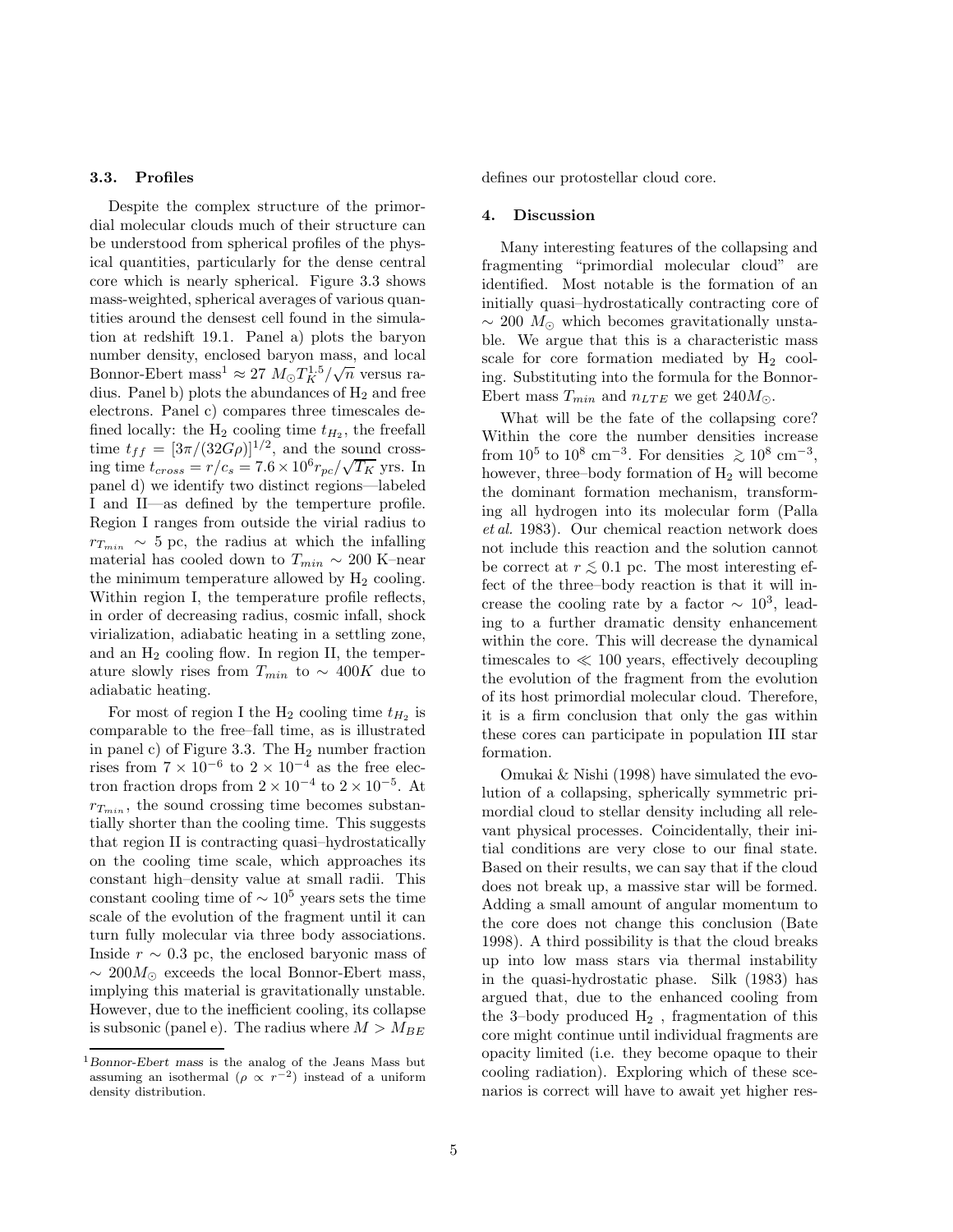

Fig. 2.— Spherically averaged mass weighted profiles around the baryon density peak shortly before a well defined fragment forms  $(z=19.1)$ . Panel a) shows the baryonic number density, enclosed gas mass in solar mass, and the local Bonnor–Ebert mass ( $\approx 27 M_{\odot} T_K^{1.5} / \sqrt{n}$ ). Panel b) plots the molecular hydrogen number fraction  $f_{H_2}$  and the free electron number fraction x. The  $H_2$  cooling time  $t_{H_2}$ , the time it takes a sound wave to travel to the center,  $t_{cross}$ , and the free–fall time  $t_{ff} = [3\pi/(32G\rho)]^{1/2}$  are given in panel c). Panel d) gives the temperature in Kelvin as a function of radius. The bottom panel gives the local sound speed,  $c_s$  (solid line with circles), the rms radial velocities of the dark matter (dashed line) and the gas (dashed line with asterisks) as well as the rms gas velocity (solid line with square symbols). The vertical dotted line indicates the radius at which the gas has reached its minimum temperature allowed by H<sub>2</sub> cooling ( $\sim 5pc$ ). The virial radius of the  $5.6 \times 10^6$  M<sub>☉</sub> halo is 106 pc. The cell size on the finest grid corresponds to 0.024 pc. Note that the simulation box size corresponds to 6.4 proper kpc.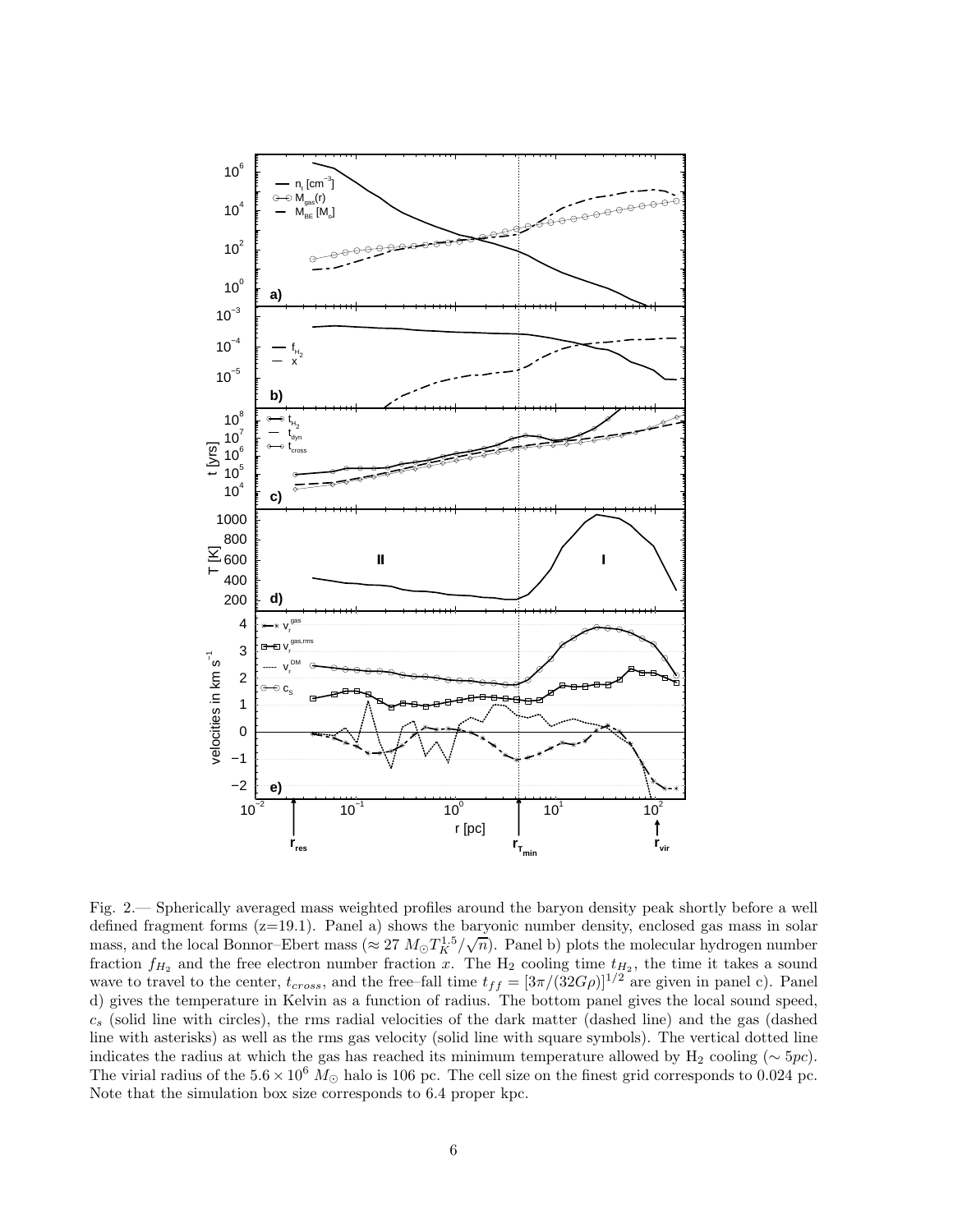olution simulations including the effects of radiative transfer. It will also be interesting to examine the possible effects of molecular HD which, although much less abundant, is a much more efficient coolant at low temperatures.

How many cores are formed in our halo? Because our timestep contracts rapidly once the first core forms, we are not yet able to answer this question definitively. An earlier, less well resolved simulation yielded  $5 - 6$  cores by  $z = 16.5$ , suggesting that multiple cores do form. We speculate that the total number of cores to eventually form will be proportional to the total amount of cooled gas. However, the first star in a given halo will most likely always be formed close to its center where the dynamical timescale is shortest. The cooling timescale at  $r_{T_{min}}$  in Figure 2. of  $\geq 10^6$  years should roughly correspond to the typical formation time of fragments. During this time the product of the first collapsed fragment might already be an important source of feedback. Hence, even for the question of the efficiency of fragmentation it seems that feedback physics have to be included.

Let us assume the first  $∼ 200 M<sub>⊙</sub>$  cores fragment to form stars with 100% efficiency. If the ratio of produced UV photons per solar mass is the same as in present day star clusters than about  $6 \times 10^{63}$  UV photons would be liberated during the average life time of massive star (∼  $5 \times 10^7$  years). This is about hundred times more than the  $\sim 4 \times 10^{61}$  hydrogen atoms within the virial radius. However, the average recombination time  $(nk_{rec})^{-1} \sim 5 \times 10^5$  years within the virial radius is a factor 100 less than the average lifetime of a massive star. Hence, very small or zero UV escape fractions for these objects are plausible. However, the first supernovae and winds from massive stars will substantially change the subsequent hydrodynamic and chemical evolution as well as the star formation history of these objects. A more detailed understanding of the role of such local feedback will have to await yet more detailed simulations that include the poorly understood physics of stellar feedback mechanisms.

Since the collapsing core evolves on much faster timescales than the rest of the halo it seems plausible that the first star (or star cluster) will have a mass of less or the order of the core mass. It seems also quite clear that the radiative feedback from this star (these stars) will eventually halt further accretion. As a consequence this might suggest that the formation of very massive objects or supermassive black holes is unlikely. This later speculation will be tested by yet higher resolution simulations we are currently working on.

Recently Bromm, Coppi, and Larson (1999) have studied the fragmentation of the first objects in the universe. The results of their simulations using a smooth particle hydrodynamics technique with isolated boundary conditions disagree with the results presented here. Their objects collapse to a disk which then fragments quickly to form many fragments throughout the rotationally supported disk. The efficiently fragmenting disk in those simulations originates from the assumed idealized intial conditions. These authors simulated top-hat spheres that intially rotate as solid bodies on which smaller density fluctuations were imposed. Naturally they find a disk. Also it is clear that for a top-hat if the disk breaks up it will do so everywhere almost simultaneously. Our results with realistic initial conditions do not lead to a disk and form the first fragment close to the center of the halo.

#### 5. Conclusions

We have reported first results from an ongoing project that studies the physics of fragmentation and primordial star formation in a cosmological context. The results clearly illustrate the advantages and power of structured adaptive mesh refinement cosmological hydrodynamic methods to cover a wide range of mass, length and timescales. All findings of AANZ are confirmed in this study. Among other things, these are that 1) a significant number fraction of hydrogen molecules is only formed in virialized halos at the intersection of filaments, and 2) only a few percent of the halo gas has cooled to  $T \ll T_{vir}$ .

The improvement of a factor  $\sim 1000$  in resolution over AANZ has given new insights into the details of the fragmentation process and constraints on the possible nature of the first structures: 1) Only  $\leq 1\%$  of the baryons within a virialized object can participate in population III star formation. 2) The formation of super massive black holes or very massive objects in small halos seem very unlikely. 3) Fragmentation via Bonnor– Ebert instability yields a  $\sim 200$   $M_{\odot}$  core within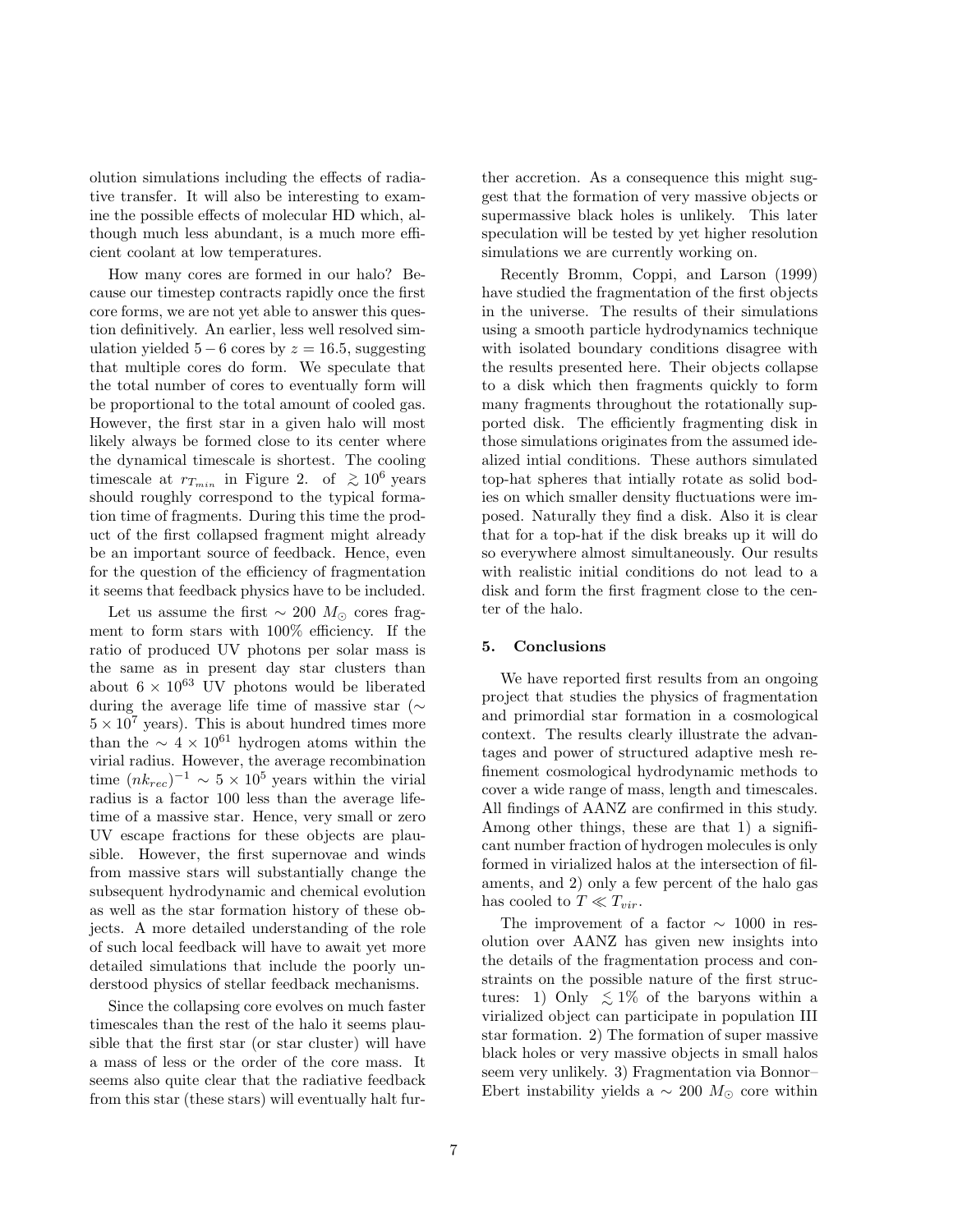one virialized object. 4) If the gas were able to fragment further through 3–body H2 association and/or opacity limited fragmentation, only a small fraction of all baryons in the universe will be converted into small mass objects. 5) The escape fraction of UV photons above the Lyman limit should initially be small due to the high column densities of HI  $(N_{HI} \sim 10^{23} \text{ cm}^{-2})$  of the parent primordial molecular cloud. 6) The first star in the universe is most likely born close to the center of its parent halo of  $\gtrsim 10^5$   $M_{\odot}$ .

This work is supported in part by NSF grant AST-9803137 under the auspices of the Grand Challenge Cosmology Consortium (GC<sup>3</sup> ). NASA also supported this work through Hubble Fellowship grant HF-0110401-98A from the Space Telescope Science Institute, which is operated by the Association of Universities for Research in Astronomy, Inc under NASA contract NAS5-26555. Tom Abel acknowledges support from NASA grant NAG5-3923 and useful discussions with Karsten Jedamzik, Martin Rees, Zoltan Haiman, and Simon White.

### REFERENCES

- Abel, T. 1995, Thesis, University of Regensburg, Germany
- Abel, T., Anninos, P., Zhang, Y., Norman, M.L. 1997, NewA, 2, 181
- Abel, T., Anninos, P., Norman, M.L., Zhang, Y. 1998a (AANZ), ApJ, 508, 518.
- Abel, T., Bryan, G.L., Norman, M.L. 2000, in preparation.
- Abel, T., Stebbins, A., Anninos, P., Norman, M.L. 1998b, ApJ, 508, 530.
- Anninos, P., Norman, M.L. 1996, ApJ, 460, 556
- Anninos, P., Zhang, Y., Abel, T., Norman, M.L. 1997, NewA, 2, 209
- Bate, M. 1998. ApJL, 508, 95
- Berger, M.J., Collela, P. 1989, J. Comp. Phys., 82, 64
- Bertoldi, F., Draine, B. T. 1996, ApJ, 458, 222
- Bodenheimer, P.H. 1986, Final Technical Report, California Univ., Santa Cruz.
- Bromm, V., Coppi, P., Larson, R.B. 1999, ApJL, 527, L5
- Bryan, G.L., Norman, M.L. 1997, in Computational Astrophysics, eds. D.A. Clarke and M. Fall, ASP Conference #123
- Bryan, G.L., Norman, M.L. 1999, in Workshop on Structured Adaptive Mesh Refinement Grid Methods, IMA Volumes in Mathematics No. 117, ed. N. Chrisochoides, p. 165
- Carr, B.J., Bond, J.R., Arnett, W.D. 1984, ApJ, 277, 445
- Couchman, H. 1991, ApJL, 368, L23
- Gnedin, N.Y., Ostriker, J.P. 1997, ApJ, 486, 581
- Haiman, Z., Thoul, A.A., Loeb, A. 1996, ApJ, 464, 523
- Hirasawa, T. 1969, Progr. Theoret. Phys. , 42, 523
- Hoyle, F. 1953, ApJ, 118, 513
- Hutchins, J.B. 1976, ApJ, 205, 103
- Kashlinsky, A., Rees, M.J. 1983, MNRAS, 205, 955
- Lepp, S., & Shull, J.M. 1983, ApJ, 270, 578
- Mac Low, M.-M. & Shull, J.M. 1986, ApJ, 302, 585
- Matsuda, T., Sato, H., Takeda, H.1969, Progr. Theoret. Phys., 41, 840
- Norman, M.L., Bryan, G.L. 1998, in Numerical Astrophysics 1998, eds. S. Miyama & K. Tomisaka
- Omukai, K. & Nishi, R. 1998. ApJ, 508, 1410.
- Palla, F., Salpeter, E.E., Stahler, S.W. 1983, ApJ, 271, 632
- Padmanabhan, T. 1993, Structure formation in the universe, Cambridge University Press
- Peebles, P.J.E., Dicke, R.H. 1968, ApJ, 154, 891
- Puy, D., Signore, M. 1996, A&A, 305, 371
- Saslaw, W.C., & Zipoy, D. 1967, Nature, 216, 976
- Silk, J. 1983, MNRAS, 205, 705
- Takeda, H., Sato, H., Matsuda, T. 1969, Progr. Theoret. Phys., 41, 840
- Tegmark, M., Silk, J., Rees, M.J., Blanchard, A., Abel, T., Palla, F. 1997, ApJ, 474, 1
- Zhang, Y., Norman, M.L., Anninos, P., & Abel, T. 1997, in S.S. Holt and L.G. Mundy, eds., Star formation, near and far, AIP Press, New York, 329

This 2-column preprint was prepared with the AAS LATEX macros v5.0.